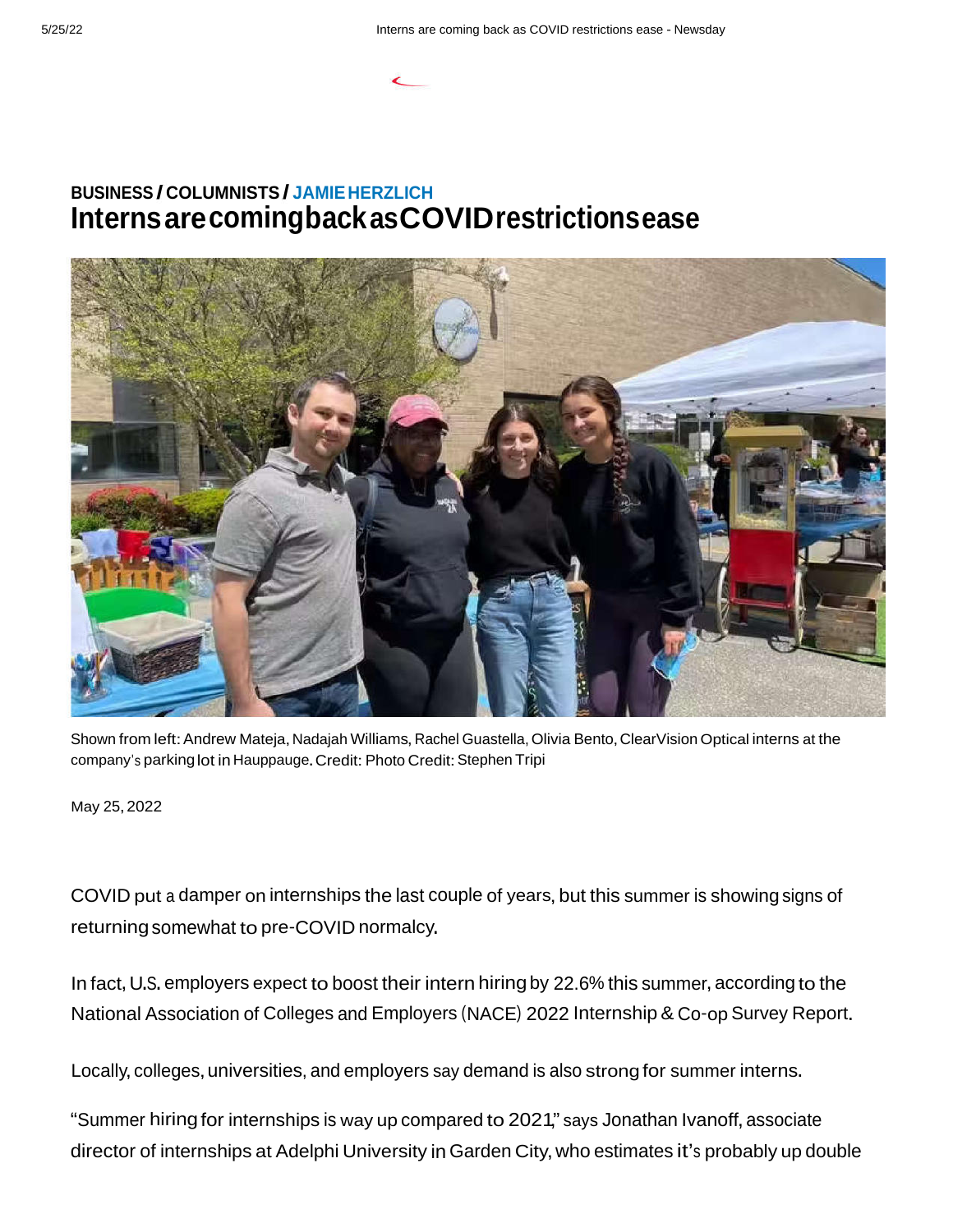digits locally too compared with last summer.

Multiple factors contribute to that, including the "great resignation" and the relaxing of COVID restrictions, says Ivanoff, seeing demand close to pre-pandemic levels.

Rena Varghese, executive director of the Nexus Center for Applied Learning & Career Development Farmingdale State College, witnessed improvement at the college's annual spring job fair held this month.

"We saw the percentage of employers seeking interns go up from 26% last year to 34%, with a 10% increase in the number of registered employers," Varghese says.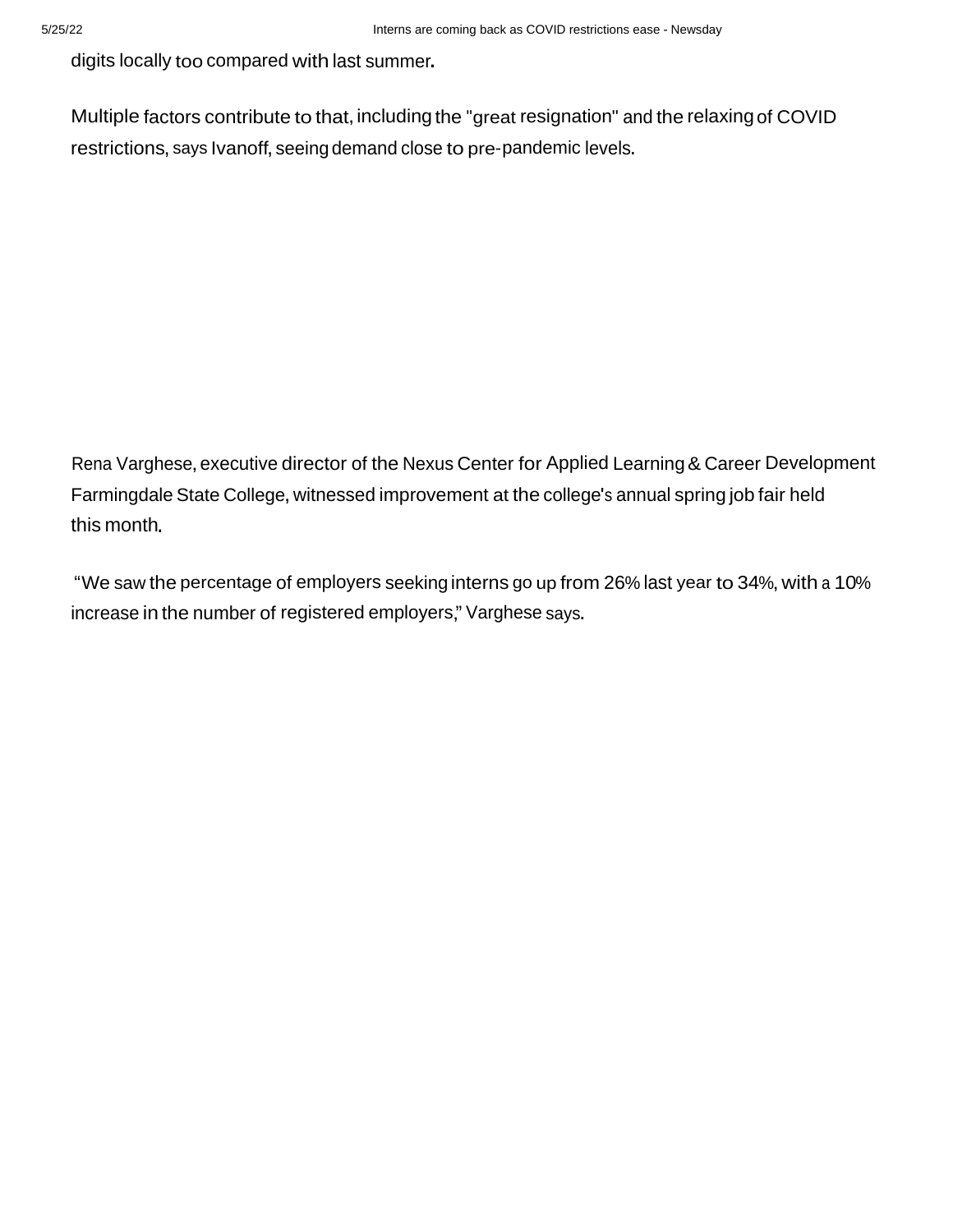She too attributes it to COVID restrictions liftingand the worker shortage because of retirements and resignations.

## **Pipelineoftalent**

"One of the primary reasons companies invest in internships is to produce a potential pipeline of talent for the future," says Shawn VanDerziel, executive director of Bethlehem, Pennsylvania-based NACE, a nonprofit professional association made up of HR campus recruiting and college career service professionals.

He said the latest survey numbers are a positive sign considering the hiring of interns has been down the last two summers from pre-COVID levels.

"This is somewhat of <sup>a</sup> correction though likely not <sup>a</sup> complete correction yet," VanDerziel says.

The survey also reflects that close to 47% of employers this summer will provide a hybrid experience for interns,while 25.8% will hold internships exclusively in-person and 2.2% fully virtual.The remainder were undecided.

Both Ivanoff and Varghese are finding most local employers are seeking in-person summer interns. But Varghese said the number of employers specifically advertising on Farmingdale's job site for hybrid or remote internships has increased this summer over last.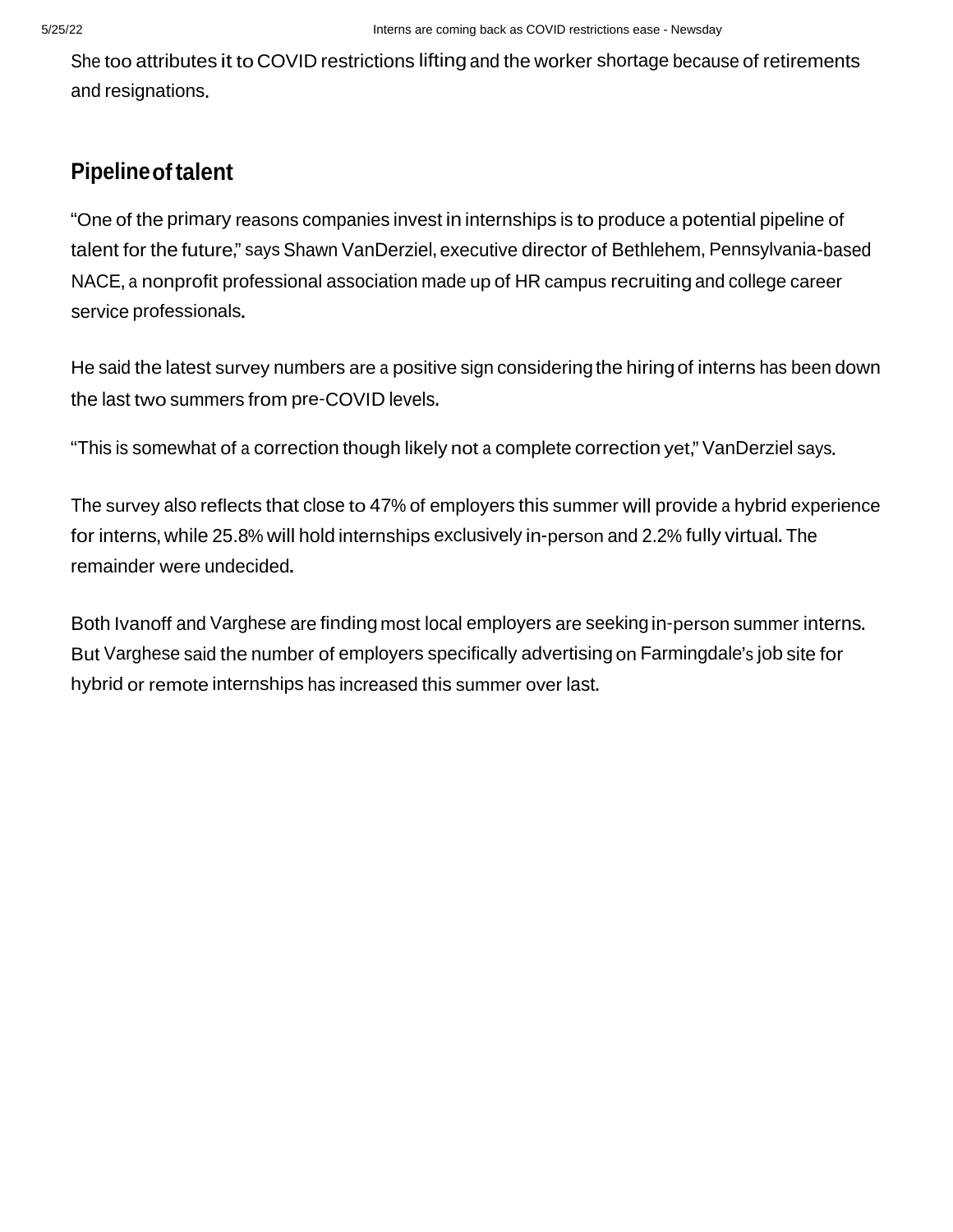Jennifer Trakhtenberg, senior talent leader at ClearVision Optical, a Hauppauge-based designer and distributor of eyewear, says this year they will have a mix of remote and in-person internships split about 50-50, similar to last summer.

The firm currently has about 17 interns, which includes spring interns, but will probably add up to another half dozen interns for the summer, slightly more than last year.

## **Partoftheteam**

"Our business is definitely growing and we're also introducingsome new business areas and specialties," which is contributing to the increase, Trakhtenberg says. For instance, ClearVision's adding new revenue lines to its distribution center.The company also is introducing 3D-printed eyewear, creating new opportunities to customize its products, which is why they'll add a color and design specialist intern.

Interns are included in all team meetings and team-buildingexperiences,and ClearVision has activities just for interns such as <sup>a</sup> video-gaming exercise recently with their head of technology.

All Clear Vision internships are paid, with amounts that vary based on the position and academic level.

According to VanDerziel, the average hourly wage for bachelor's level interns is \$20.82.

Paid internships are especially critical if companies want to diversify their workforce for people of color, women, and first-generation college students, he says, noting "only a privileged few can actually afford to take an unpaid internship."

## **Competingfortalent**

With the competitive environment for young talent, Ivanoff says he's seeing more employers paying \$18 an hour for summer internships, <sup>a</sup> bit higher than last summer.

Scott Fisher, partner-in-charge of the summer internship program at Jaspan Schlesinger LLP in Garden City, says all their internships are paid.